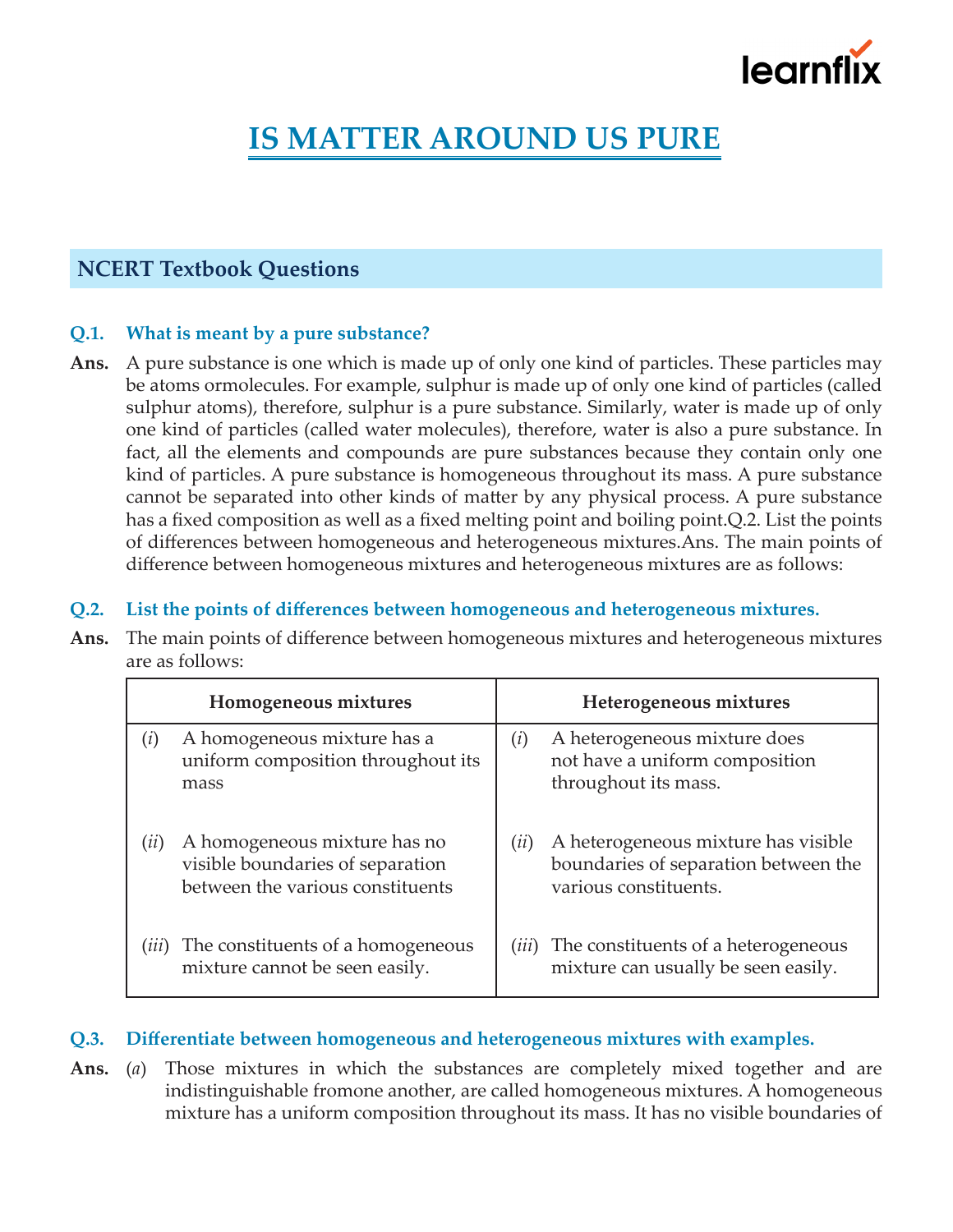separation between the various constituents. A mixture of sugar in water (called sugar solution) is a homogeneous mixture because all the parts of sugar solution have the same sugar-water composition and appear to be equally sweet. There is no visible boundary of separation between sugar and water particles in a sugar solution. A mixture of two (or more) miscible liquids is also a homogeneous mixture. For example, a mixture of alcohol and water is a homogeneous mixture. All the homogeneous mixtures are called solutions.

(*b*) Those mixtures in which the substances remain separate and one substance is spread throughout the othersubstance as small particles, droplets or bubbles, are called heterogeneous mixtures. A heterogeneousmixture does not have a uniform composition throughout its mass. It has visible boundaries of separationbetween the various constituents. The mixture of sugar and sand is a heterogeneous mixture becausedifferent parts of this mixture will have different sugar-sand compositions. Some parts of this mixturewill have more of sugar particles whereas other parts will have more of sand particles. There is a visibleboundary of separation between sugar and sand particles. The suspensions of solids in liquids are alsoheterogeneous mixtures. For example, a suspension of chalk in water is a heterogeneous mixture. A mixturecontaining two (or more) immiscible liquids is also a heterogeneous mixture. For example, a mixture ofpetrol and water is a heterogeneous mixture.

## **Q.4. How are sol, solution and suspension different from each other?**

**Ans.** Sol is a colloid in which tiny solid particles are dispersed in a liquid medium. So, in this question, the term 'sol' has been used to represent a colloid (or colloidal solution). The main points of difference between solutions, sols (or colloids) and suspensions are.

| Solution<br>(or True solution) |                                                                                                                 |       | Solution<br>(or Colloid)                                                                                                                                                                                       |      | Suspension                                                                                                     |  |
|--------------------------------|-----------------------------------------------------------------------------------------------------------------|-------|----------------------------------------------------------------------------------------------------------------------------------------------------------------------------------------------------------------|------|----------------------------------------------------------------------------------------------------------------|--|
| (i)<br>mixture                 | A solution is a<br>homogeneous                                                                                  | (i)   | A sol (or colloid) appears to<br>be homogeneous but actually<br>it is heterogeneous                                                                                                                            | (i)  | A suspension is a<br>heterogeneous mixture                                                                     |  |
| (ii)                           | The size of<br>solute particles<br>in a solution is<br>extremely small.<br>It is less than 1<br>nm in diameter. | (ii)  | The size of solute particles<br>in a sol (or colloid) is bigger<br>than that of true solutions<br>but smaller than that in a<br>suspension. It is between 1<br>nm and 100 nm in diameter.                      | (ii) | The size of solute<br>particles in a<br>suspension is quite<br>large. It is larger than<br>100 nm in diameter. |  |
| (iii)                          | The particles of a<br>solution cannot<br>be seen even with<br>a microscope                                      | (iii) | The particles of most of the<br>sols (or colloids) cannot be<br>seen even with a microscope.<br>The particles of some of<br>the sols (or colloids) can,<br>however, be seen through a<br>high power microscope | (ii) | The particles of a<br>suspension can be seen<br>easily.                                                        |  |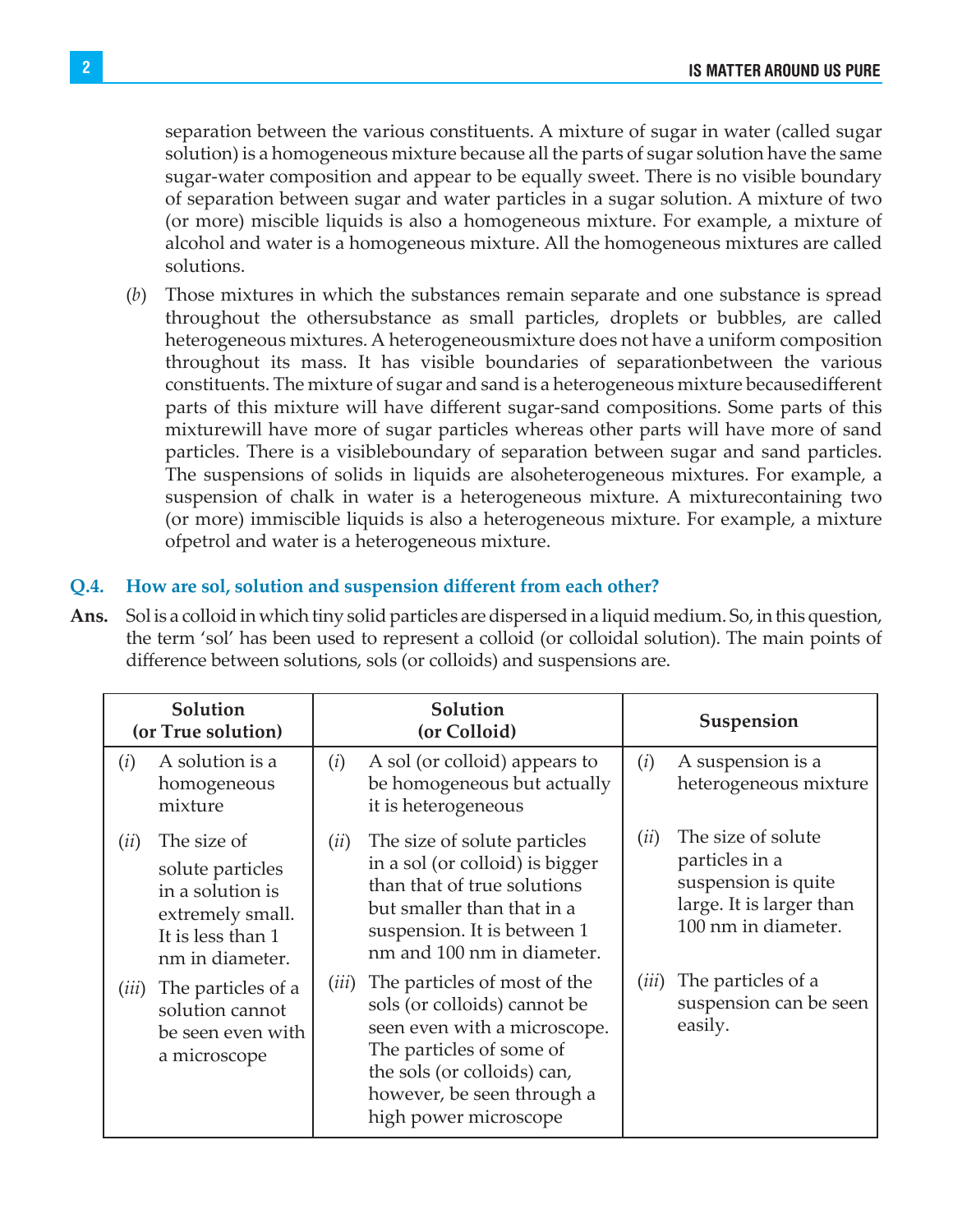| Solution<br>(or True solution)                                                                                                    | Solution<br>(or Colloid)                                                                                                                         | Suspension                                                                                                                               |  |  |
|-----------------------------------------------------------------------------------------------------------------------------------|--------------------------------------------------------------------------------------------------------------------------------------------------|------------------------------------------------------------------------------------------------------------------------------------------|--|--|
| The particles of a<br>(iv)<br>solution pass through<br>a filter paper. So,<br>a solution cannot<br>be separated by<br>filtration  | The particles of a sol (or<br>(iv)<br>colloid) can pass through<br>a filter paper, so a sol<br>(or colloid) cannot be<br>separated by filtration | The particles of a<br>(iv)<br>suspension do not<br>pass through a filter<br>paper, so a suspension<br>can be separated by<br>filtration. |  |  |
| The solutions are<br>(v)<br>very stable. The<br>particles of solute<br>present in a solution<br>do not separate out<br>on keeping | The sols (or colloids) are<br>(v)<br>quite stable. The particles<br>of a sol (or colloid) usually<br>do not separate out on<br>keeping           | The suspensions are<br>(v)<br>unstable. The particles<br>of a suspension settle<br>down after some time.                                 |  |  |
| A true solution does<br>(vi)<br>not scatter light<br>(because its particles<br>are very, very small)                              | A sol (or colloid) scatters<br>(vi)<br>a beam of light passing<br>through it (because its<br>particles are fairly large).                        | A suspension scatters a<br>(vi)<br>beam of light passing<br>through it (because<br>its particles are quite<br>large).                    |  |  |

## Q.5. To make a saturated solution, 36 g of sodium chloride is dissolved in 100 g of water at 293 **K. Find its concentration at this temperature.**

| Ans. |      | Concentration of solution = $\frac{\text{Mass of solute}}{\text{Mass of solution}} \times 100$ |
|------|------|------------------------------------------------------------------------------------------------|
|      |      | Here, Mass of solute (sodium chloride) = $36 g$                                                |
|      | And, | Mass of solvent (water) = $100 g$                                                              |
|      | So.  | Mass of solution = Mass of solute + Mass of solvent                                            |
|      |      | $=$ 36 + 100                                                                                   |

$$
= 136 \text{ g}
$$

Now, putting these values of 'mass of solute' and 'mass of solution' in the above formula, we get:

Concentration of solution = 
$$
\frac{36}{136} \times 100
$$
  
=  $\frac{3600}{136}$   
= 26.47 per cent (by mass)

## **Q.6. How will you separate a mixture containing kerosene and petrol (difference in their boiling points is more than 25°C), which are miscible with each other?**

**Ans.** If the difference in the boiling points of two miscible liquids is 25°C (or more), their mixture can be separated by the process of simple distillation. In this case, the difference in the boiling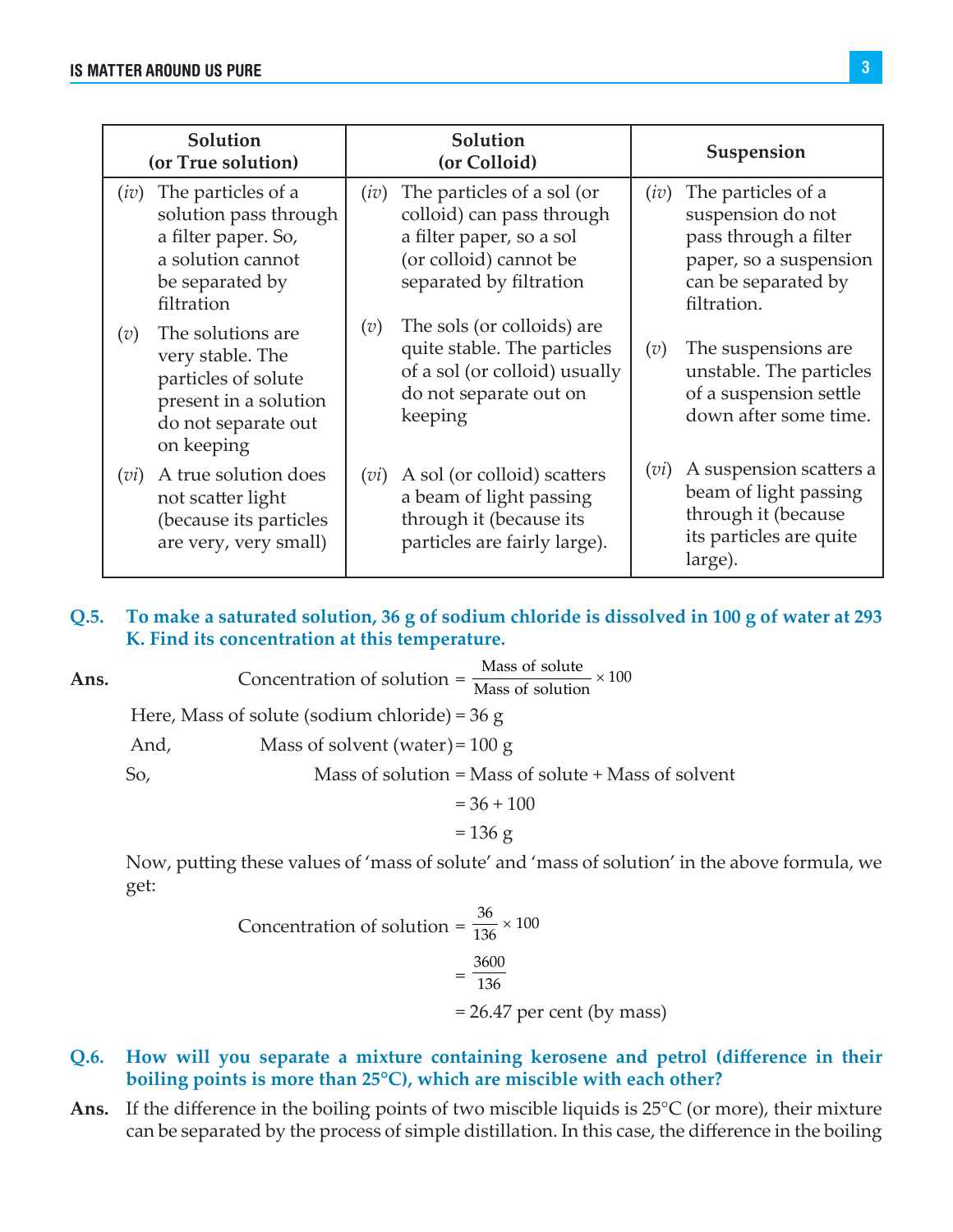points of two miscible liquids, kerosene and petrol, is 25°C, therefore, a mixture containing kerosene and petrol can be separated by the process of simple distillation. This can be done as follows: The mixture of kerosene and petrol is taken in a distillation flask fitted with a thermometer and a water condenser. On heating the distillation flask with a burner, the petrol having lower boiling point distils over first and collected in a suitable container. Kerosene having higher boiling point distils over later and collected in another container (Caution: Petrol is highly inflammable. It catches fire easily).

## **Q.7. Name the technique to separate:**

- **(***i***) butter from curd.**
- **(***ii***) salt from sea-water.**
- **(***iii***) camphor from salt.**
- **Ans.** (*i*) Centrifugation
	- (*ii*) Evaporation
	- (*iii*) Sublimation

## **Q.8. What type of mixtures are separated by the technique of crystallisation?**

**Ans.** The mixtures containing solids in which the impurities may be either 'less soluble' in the solvent or 'more soluble' in the solvent than the solids, are separated by the technique of crystallisation. For example, the impurities present in impure copper sulphate, common salt and alum, etc., can be separated by the technique of crystallisation to obtain the respective pure substances.

## **Q.9. Classify the following as chemical or physical changes:**

- **(***i***) cutting of trees**
- **(***ii***) melting of butter in a pan**
- **(***iii***) rusting of almirahs**
- **(***iv***) boiling of water to form steam**
- **(***v***) passing of electric current through water and the water breaking down into hydrogen and oxygen gases**
- **(***vi***) dissolving common salt in water**
- **(***vii***) making a fruit salad with raw fruits, and**

# **(***viii***) burning of paper and wood**

- 
- 
- 
- **Ans.** *Chemical changes Physical changes*
	- (*i*) cutting of trees (*ii*) melting of butter in a pan
	- (*iii*) rusting of almirahs (*iv*) boiling of water to form steam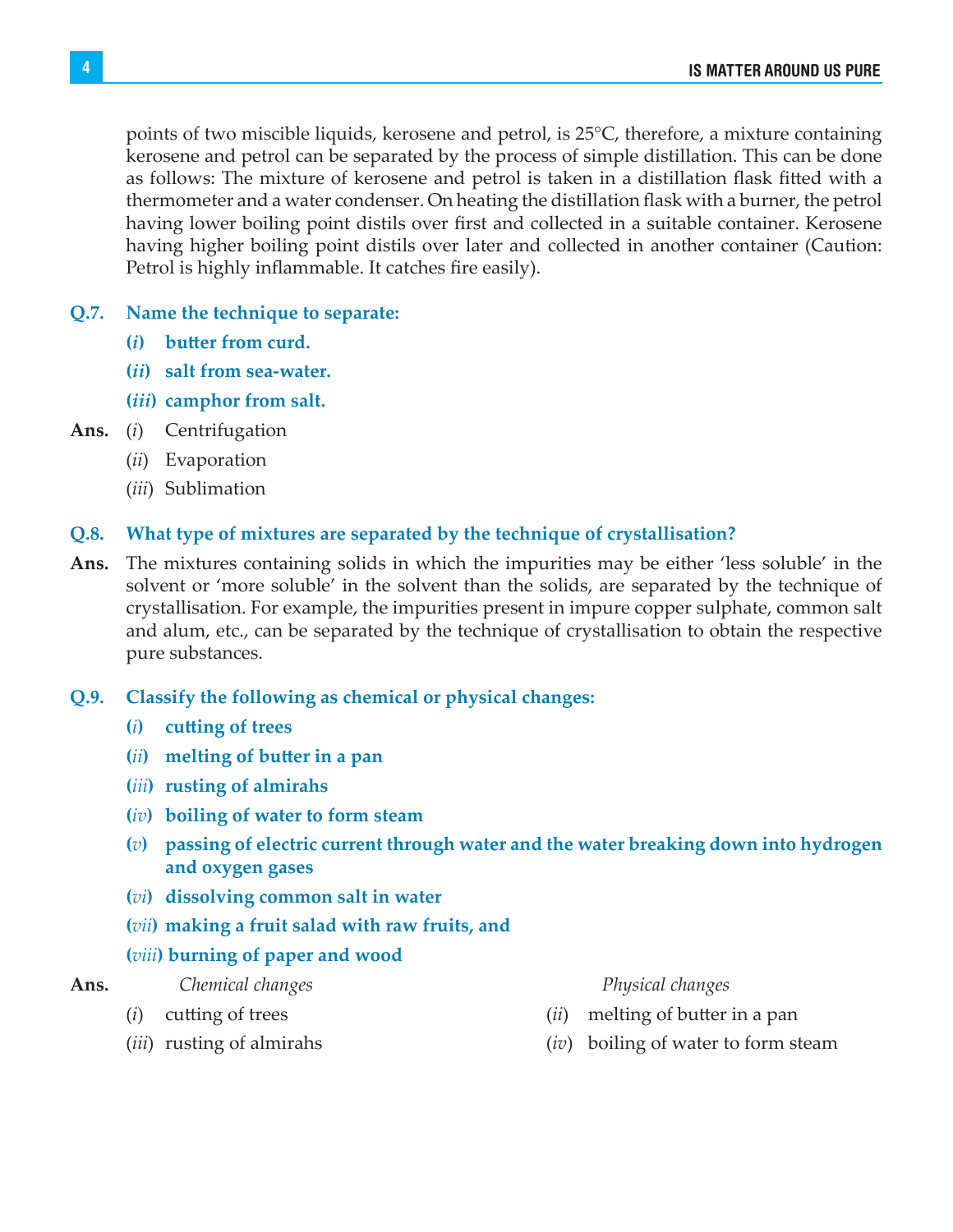- (*v*) passing of electric current through (*vi*) dissolving common salt in water water and water breaking down into
- (*viii*) burning of paper and wood
- 
- hydrogen and oxygen gases (*vii*) making a fruit salad with raw fruits

#### **Q.10. Try segregating the things around you as pure substances or mixtures.**

**Ans.** Some of the things around us are: Tap water, Milk, Napthalene balls, Sodium chloride, Air, Gold ornaments, Ice-cream, Steel, Distilled water, Diamond, Steam, Kerosene oil, Alum, Salt solution, Brass, Alcohol, Vinegar,Graphite, Wood and Baking soda. We can segregate (or separate) these things as pure substances or mixtures as shown below:

| Pure substances   | <b>Mixtures</b> |
|-------------------|-----------------|
| Naphthalene balls | Tap water       |
| Sodium chloride   | Milk            |
| Distilled water   | Air             |
| Diamond           | Gold ornaments  |
| Steam             | Ice-cream       |
| Alum              | <b>Steel</b>    |
| Alcohol           | Kerosene oil    |
| Graphite          | Salt solution   |
| Baking soda       | <b>Brass</b>    |
|                   | Vinegar         |
|                   | Wood            |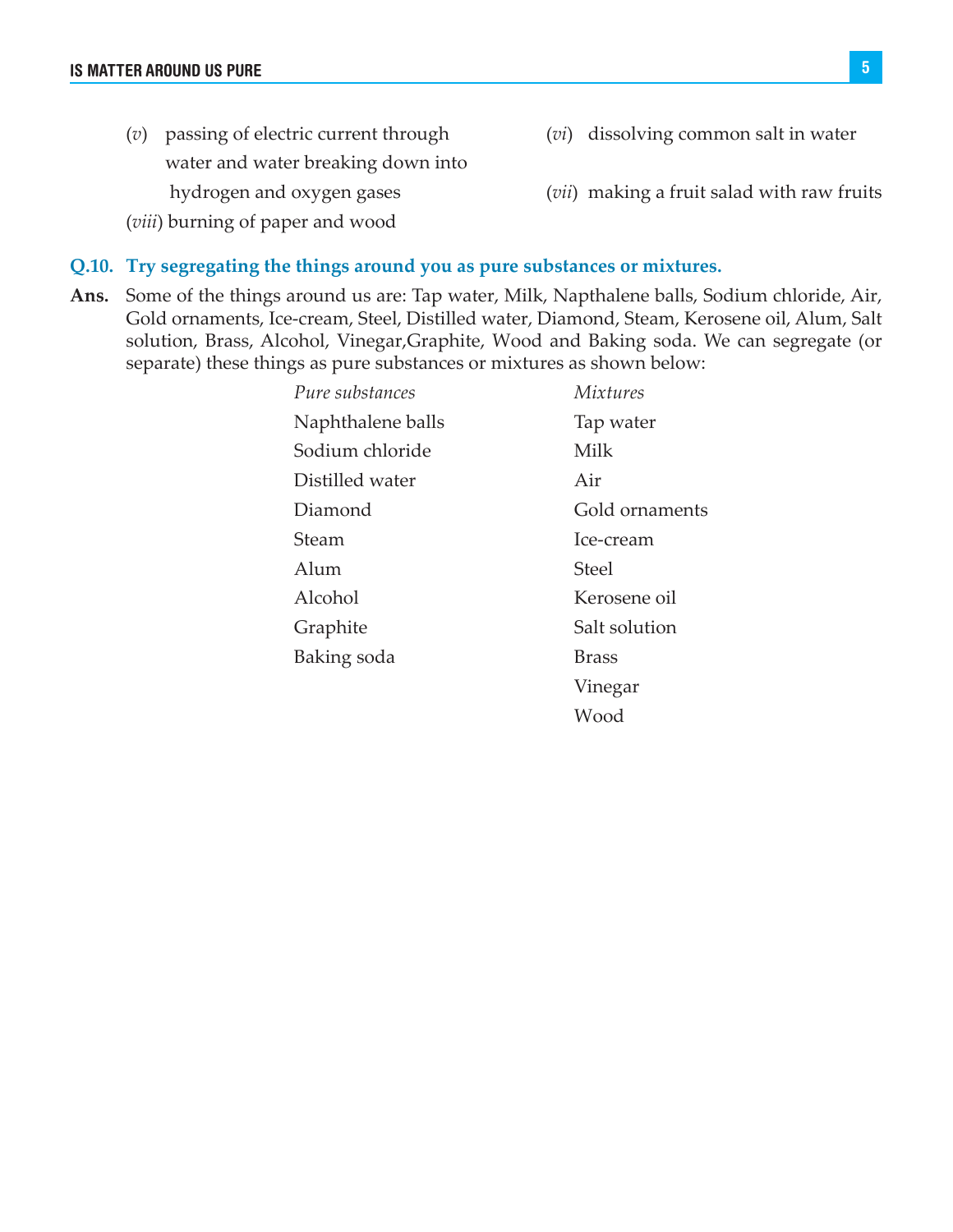# **NCERT Exercises**

- **Q.1. Which separation technique will you apply for the separation of the following?**
	- **(***a***) Sodium chloride from its solution in water**
	- **(***b***) Ammonium chloride from a mixture containing sodium chloride and ammonium chloride**
	- **(***c***) Small pieces of metal in the engine oil of a car.**
	- **(***d***) Different pigments from an extract of flower petals.**
	- **(***e***) Butter from curd.**
	- **(***f***) Oil from water.**
	- **(***g***) Tea leaves from tea.**
	- **(***h***) Iron pins from sand.**
	- **(***i***) Wheat grains from husk.**
	- **(***j***) Fine mud particles suspended in water.**
- **Ans.** (*a*) Evaporation (*b*) Sublimation (*c*) Filtration
	- (*d*) Chromatography (*e*) Centrifugation (*f*) Separating funnel
	- (*g*) Filtration (*h*) Magnetic separation (by using a magnet)
	- (*i*) Winnowing (*j*) Loading (by using alum)
- **Q.2. Write the steps you would use for making tea. Use the words solution, solvent, solute, dissolve, soluble, insoluble, filtrate and residue.**
- **Ans.** Take a few cups of water in a pan and heat it on a gas burner. To the hot water, add some tea leaves and boil. The water acts as a solvent and extracts soluble substances from tea leaves giving a dark brown mixture. Then add sugar and milk. Sugar is a solute which dissolves in hot water to form a solution. After boiling for some more time, the mixture is filtered through a tea-strainer. The prepared tea passes through the fine holes of the tea-strainer and collects as a filtrate in the cup placed below. The used tea-leaves, being insoluble, collect as a residue in the tea-strainer.
- **Q.3. Pragya tested the the solubility of four different substances at different temperatures and collected the data as given below (results are given in the following table as grams of substance dissolved in 100 grams of water to form a saturated solution).**

| Substance dissolved   | Solubility |       |       |       |       |  |  |
|-----------------------|------------|-------|-------|-------|-------|--|--|
|                       | 283 K      | 293 K | 313 K | 333 K | 353 K |  |  |
| 1. Potassium nitrate  | 21         | 32    | 62    | 106   | 167   |  |  |
| 2. Sodium chloride    | 36         | 36    | 36    | 37    | 37    |  |  |
| 3. Potassium chloride | 35         | 35    | 40    | 46    | 54    |  |  |
| Ammonium chloride     | 24         | 37    | 41    | 55    | 66    |  |  |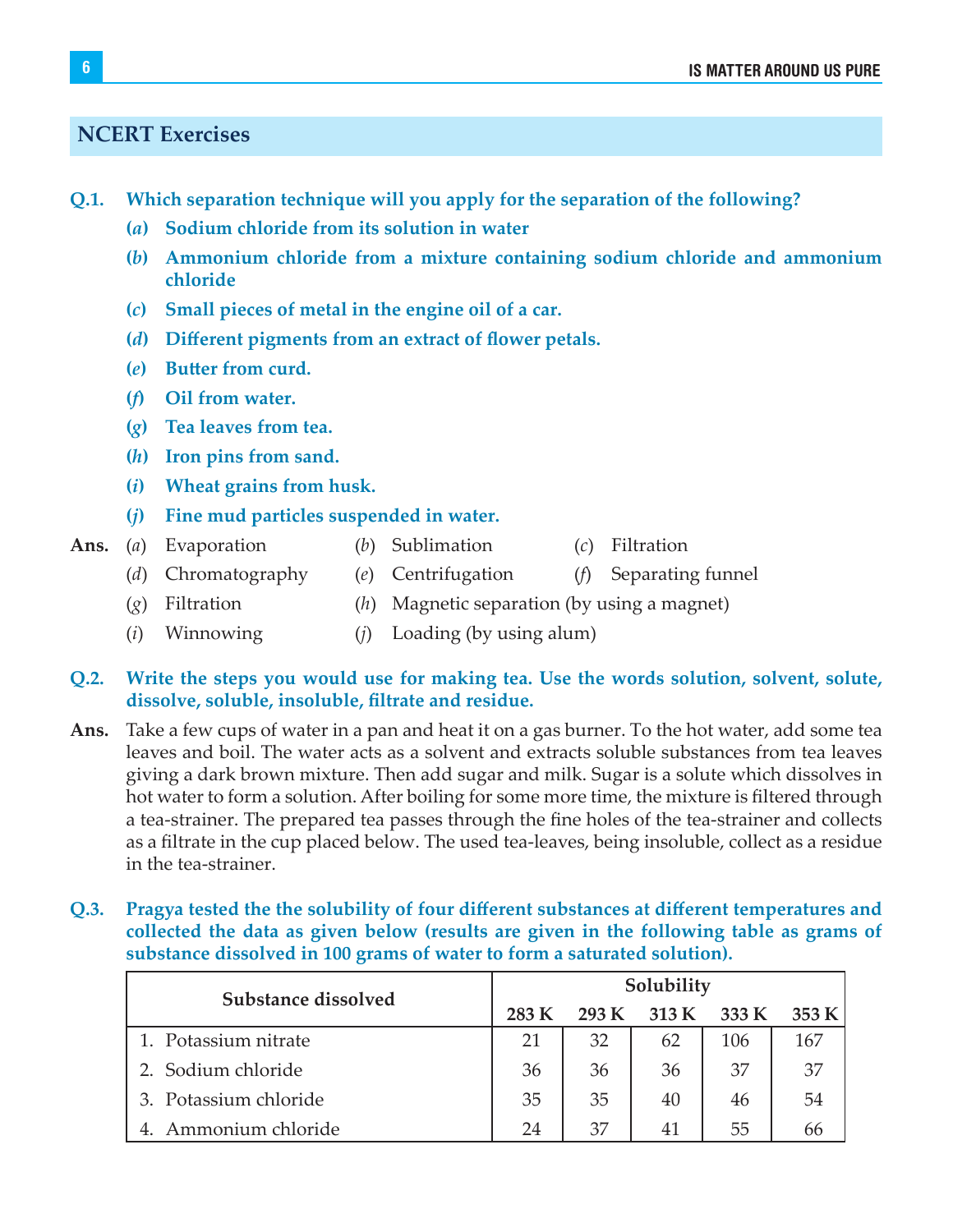- **(***a***) What mass of potassium nitrate would be needed to produce a saturated solution of potassium nitrate in 50 grams of water at 313 K?**
- **(***b***) Pragya makes a saturated solution of potassium chloride in water at 353 K and leaves the solution to cool at room temperature. What would she observe as the solution cools? Explain.**
- (c) Find the solubility of each salt at 293 K. Which salt has the highest solubility at this **temperature?**
- **(***d***) What is the effect of change in temperature on the solubility of a salt?**
- **Ans.** (*a*) The solubility of potassium nitrate at 313 K is 62 grams (see the given table). This means that 62 grams of potassium nitrate is needed to make a saturated solution of potassium nitrate in 100 grams of water at 313 K. So, to make a saturated solution in 50 grams of water we will need half of 62 grams of potassium nitrate, which is  $\frac{62}{2}$  = 31 grams of potassium nitrate.
	- (*b*) When a saturated solution of potassium chloride at 353 K is left to cool, then solid potassium chloride (or crystals of potassium chloride) will gradually separate out from the solution (because the solubility decreases on cooling).
	- (*c*) The solubility of various salts at 293 K is: Potassium nitrate 32 g; Sodium chloride 36 g; Potassium chloride 35 g; and Ammonium chloride 37 g. Ammonium chloride has the highest solubility (of 37 g) at this temperature of 293 K.
	- (*d*) The given data shows that the solubility of a salt increases on increasing the temperature.

#### **Q.4. Explain the following giving examples:**

- (*a*) saturated solution (*b*) pure substance
- (*c*) colloid (*d*) suspension
- **Ans.** (*a*) Saturated solution. A solution in which no more solute can be dissolved at that temperature, is called a saturated solution. For example, if in an aqueous salt solution, no more salt can be dissolved at that temperature, then that salt solution will be a saturated solution. Thus, a saturated solution contains the maximum amount of solute which can be dissolved in it at that temperature. For example, a maximum of 36 grams of sodium chloride (common salt) can be dissolved in 100 grams of water at 20°C, so a saturated solution of sodium chloride at 20°C contains 36 grams of sodium chloride dissolved in 100 grams of water.
	- (*b*) Pure substance. A pure substance is one which is made up of only one kind of particles. These particles may be atoms or molecules. All the elements and compounds are pure substances. Thus all the elements like hydrogen, oxygen, chlorine, bromine, iodine, etc are pure substances. Similarly, all the compounds such as water, carbon dioxide and sodium chloride, etc are pure substances.
	- (*c*) Colloid. A colloid is a kind of solution in which the size of solute particles is intermediate between those in true solutions and those in suspensions. The size of solute particles in a colloid is bigger than that of a true solution but smaller than those of a suspension.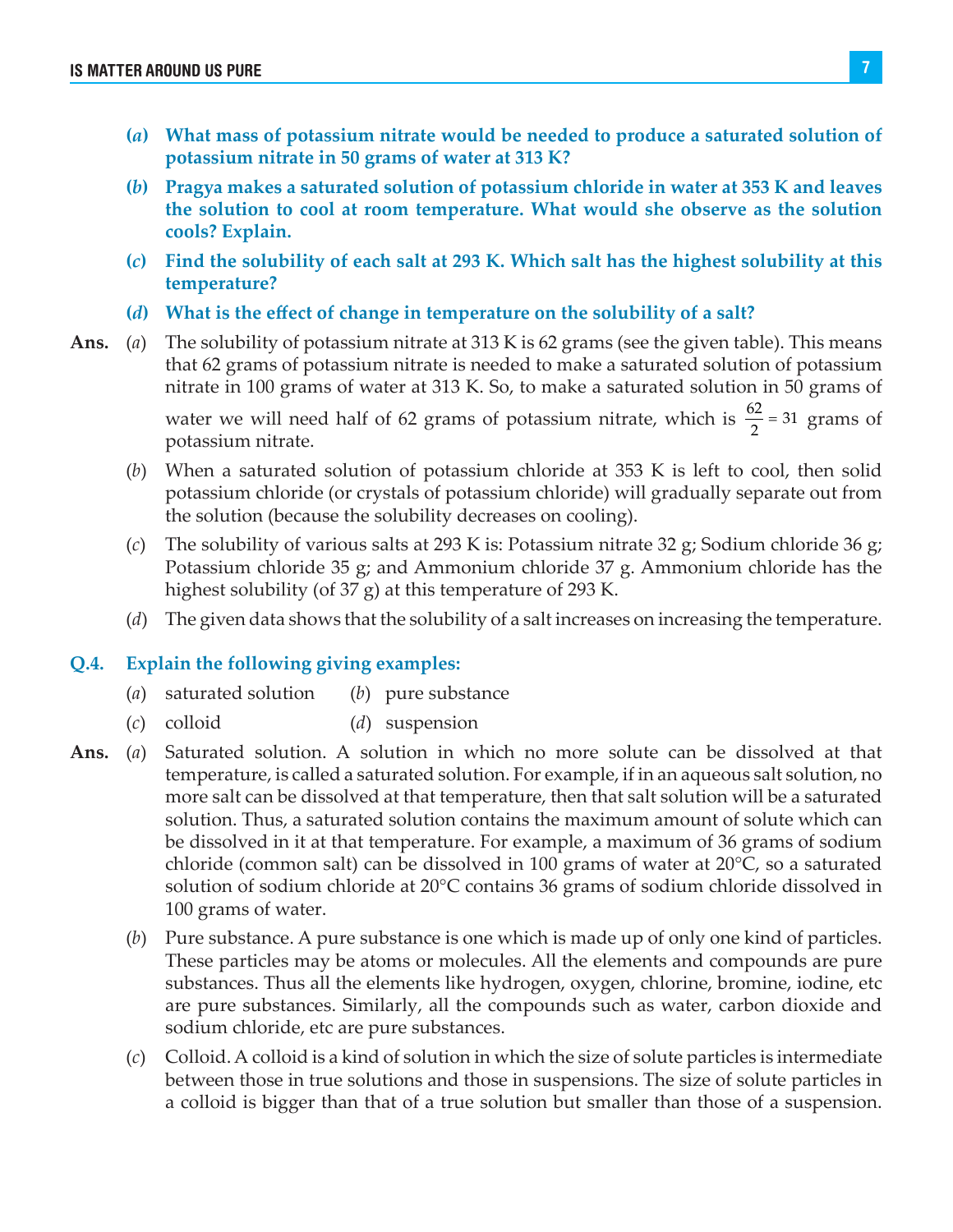Though colloids appear to be homogeneous to us but actually they are found to be heterogeneous when observed through a high power microscope. So, a colloid is not a true solution. Some of the examples of colloids (or colloidal solutions) are: Soap solution, Starch solution, Milk, Ink, Blood, Jelly and Solutions of synthetic detergents. Colloids are also known as colloidal solutions.

(*d*) Suspension. A suspension is a heterogeneous mixture in which the small particles of a solid are spread throughout a liquid without dissolving in it. Some common examples of suspensions are: Chalk-water mixture, Muddy water, Milk of Magnesia, Sand particles suspended in water, and Flour in water. Chalkwater mixture is a suspension of fine chalk particles in water; muddy water is a suspension of soil particles in water; and milk of Magnesia is a suspension of magnesium hydroxide in water. Please note that solid particles and water remain separate in a suspension. The particles do not dissolve in water.

## **Q.5. Classify each of the following as a homogeneous or heterogeneous mixture: soda water, wood, air, soil, vinegar, filtered tea**

| Ans. | Homogeneous mixtures | Heterogeneous mixtures |
|------|----------------------|------------------------|
|      | soda water           | wood                   |
|      | air                  | soil                   |
|      | vinegar              |                        |
|      | filtered tea         |                        |

# **Q.6. How would you confirm that a colourless liquid given to you is pure water?**

- **Ans.** Pure water has a fixed boiling point of 100°C under standard atmospheric pressure. This fact can be used to confirm that a colourless liquid given to us is water as follows: We take the colourless liquid in a distillation flask fitted with a thermometer. Let us heat the flask with a gas burner till the liquid starts boiling. If all the colourless liquid distils over (or boils off) at the same temperature of 100°C, without leaving behind any residue in the distillation flask, it will be pure water.
- **Q.7. Which of the following materials fall in the category of a "pure substance"?**

| $(a)$ Ice |                               | $(b)$ Milk | $(c)$ Iron  | (d) Hydrochloric acid |           |
|-----------|-------------------------------|------------|-------------|-----------------------|-----------|
|           | (e) Calcium oxide (f) Mercury |            | $(g)$ Brick | (h) Wood              | $(i)$ Air |

**Ans.** Pure substances are: Ice, Iron, Calcium oxide and Mercury.

 (**Note**. Hydrochloric acid is a mixture of hydrogen chloride gas and water, so it is not a pure substance).

- **Q.8. Identify the solutions among the following mixtures:**
	- **(***a***) Soil (***b***) Sea-water (***c***) Air**
	- **(***d***) Coal (***e***) Soda water**
- **Ans.** Sea-water, Air and Soda-water.